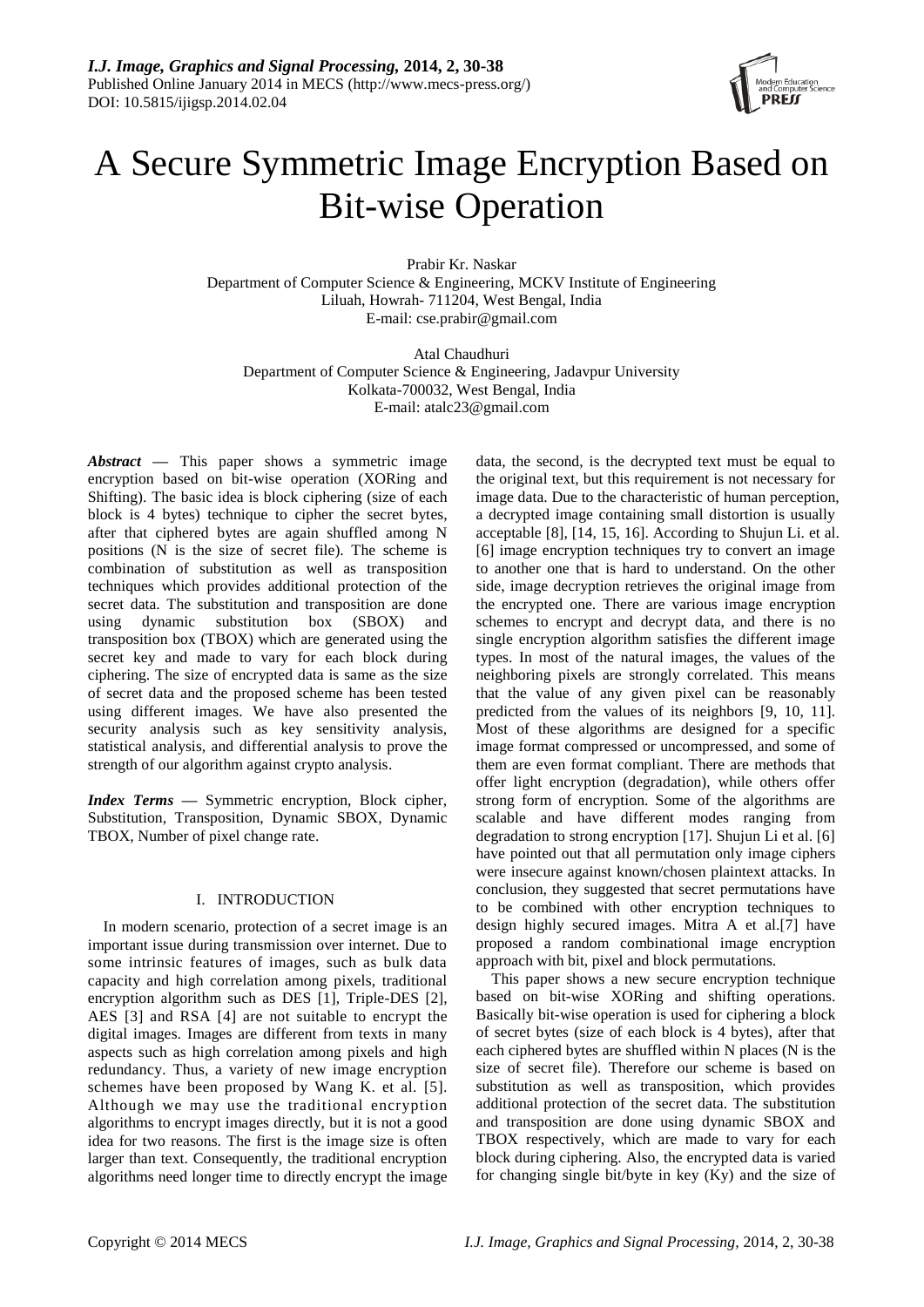the encrypted file is same as the original secret. That shows the strong key sensitivity. The proposed image encryption algorithm is described in detail along with its security analysis such as key sensitivity analysis, statistical analysis, and differential analysis. A comparison in terms of correlation and number of pixels change rate (between the secret and encrypted images) are also done. Also the proposed scheme has been tested using different images to prove that the encryption method has a great potential and has a good ability to achieve the high confidential security.

### II. PROPOSED SCHEME

#### *A. Concept*

Our proposed scheme is based on bit-wise operation and selected secret data is bmp image and the bmp image may be rgb or gray scale image. Here only bit-wise operation is used for ciphering the secret bytes (at a time 4 secret bytes are consider as a single block) and shuffled each ciphered bytes, keeping the encrypted file size same as the original secret file. Our proposed scheme satisfies block ciphering (size of block is 4) with transposition of ciphered bytes that is additionally added. Consider, our secret image  $(S^O)$  file size is N. In a bmp image, number of bytes in a single row should be multiple of 4 bytes (i.e. 4 bytes alignment). Therefore total data bytes length is multiple of 4 bytes. So if we consider the size of each block is multiple of 4 bytes i.e. 4, 8, 16 etc., then no need to add extra padding bytes to make the actual size  $(S^O)$ multiple of 4. Now consider the size of each block is 4 bytes and selected key (Ky) is user given variable length key (the key size is greater than or equal to 16 bytes). After that the Ky becomes fixed length digest string using hash function. For an effective hash functions, an attacker cannot find two messages that produce the same hash. The MD4[18] is a long-used hash function which is now broken; MD5[19] a strengthened variant of MD4[18], is also widely used. The U.S. National Security Agency developed the secure hash algorithm series of MD5 like hash functions: SHA-0, SHA-1 [8] etc. Although here we use MD5[19] hash function, but one can use SHA-0, 1, or  $2$  [20]. Now using MD5[19], the Ky becomes fixed length 16 bytes digest string (D) . So, the D is nothing but a set of 16 one byte values.

$$
D_{i=0 to 15} = \{d_0, d_1, d_2, \dots d_{13}, d_{14}, d_{15}\}
$$

If one uses another hash function then only the digest string length will be varied (i.e. 20 bytes, 32 bytes etc). Now from the 16 bytes digest string, a 32 bytes encryption key (EKy) is generated using Ky and D (II.B.3.a. function-1). This EKy is used to generate initial dynamic substitution box (SBOX) and transposition box (TBOX) using II.B.3.b.function-2 and II.B.3.c.function-3 respectively. The SBOX and TBOX are varied for each block during ciphering. Therefore, it provides an additional protection of the secret image, because only

proper decryption key generates appropriate SBOX and TBOX (same as encryption phase), which are allowed to reconstruct actual secret image. The SBOX is used to cipher a block of secret bytes and TBOX is used to shuffle each ciphered bytes within N positions (N is size of the secret file). The transposition indexes are collision free using the concept of linear probing.

If the decryption key  $(Ky')$  is different from encryption key (Ky) i.e. Ky  $\neq$  Ky', then secret reconstruction is not possible and it generates a completely noisy image which is impossible to guess the secret image. In this paper, our proposed scheme is used for image, although our scheme is equally applicable for any digital file (e.g. text, audio etc.).

#### *B. Algorithm*

The step wise encryption and decryption algorithms are discussed in following section. In the algorithms, some functions are used, which are defined in section II.B.3 and each functions are defined in form of pseudo code.

# *1) Encryption:*

*Input: Secret Image (S<sup>O</sup> ) of size N and encryption key (Ky) Output: Encrypted Image (S<sup>E</sup> ) of size N*

*Step-1:* Enter a variable length key (Ky). This key may be any crypto generated key, but here we use user given variable length key. Consider the length of key is L1, L1  $\geq$  16.

*Step-2:* A 16 bytes digest string (D) is generated using Ky. Here we use MD5 hash function to generate 16 bytes digest string, but one can use any hash function or any random number generator.

*Step-3:* Now 32 bytes encryption key (EKy) is generated depending upon the Ky and D using function-1.

*Step-4:* Consider LT = 4. Now Substitution BOX (SBOX) is generated using function-2 and the size of the SBOX is LT×LT.

**Step-5:** Transposition BOX (TBOX) is generated using function-3 and the size of the TBOX is  $LT \times LT$ .

*Step-6:* Now, calculate total number of bytes (N1) exist in secret data. Here the size of the secret file should be multiple of LT. Therefore, we have to adjust secret file size by adding some padding bytes (P, where  $1 \leq P \leq$ LT-1), if  $N1\%4$  != 0. Now adjusted total number of bytes is  $(N) = N1 + P$ . Here a bmp image is considered as secret file  $(S^O)$  and the bmp file size is multiple of 4 bytes for its 4 bytes alignment of each row. So, for bmp images no need to add extra padding bytes.

Consider:

- 1. IndexArray[N] =  $\{0\}$  // An array of N location and each location is initialized by zero.
- 2. SrtB[LT] =  $\{0\}$  // An array of LT location and each location is initialized by zero.

*Step-7:* Now, LT numbers of words (W) are generated from SBOX by applying column wise XOR operation using function-4. Example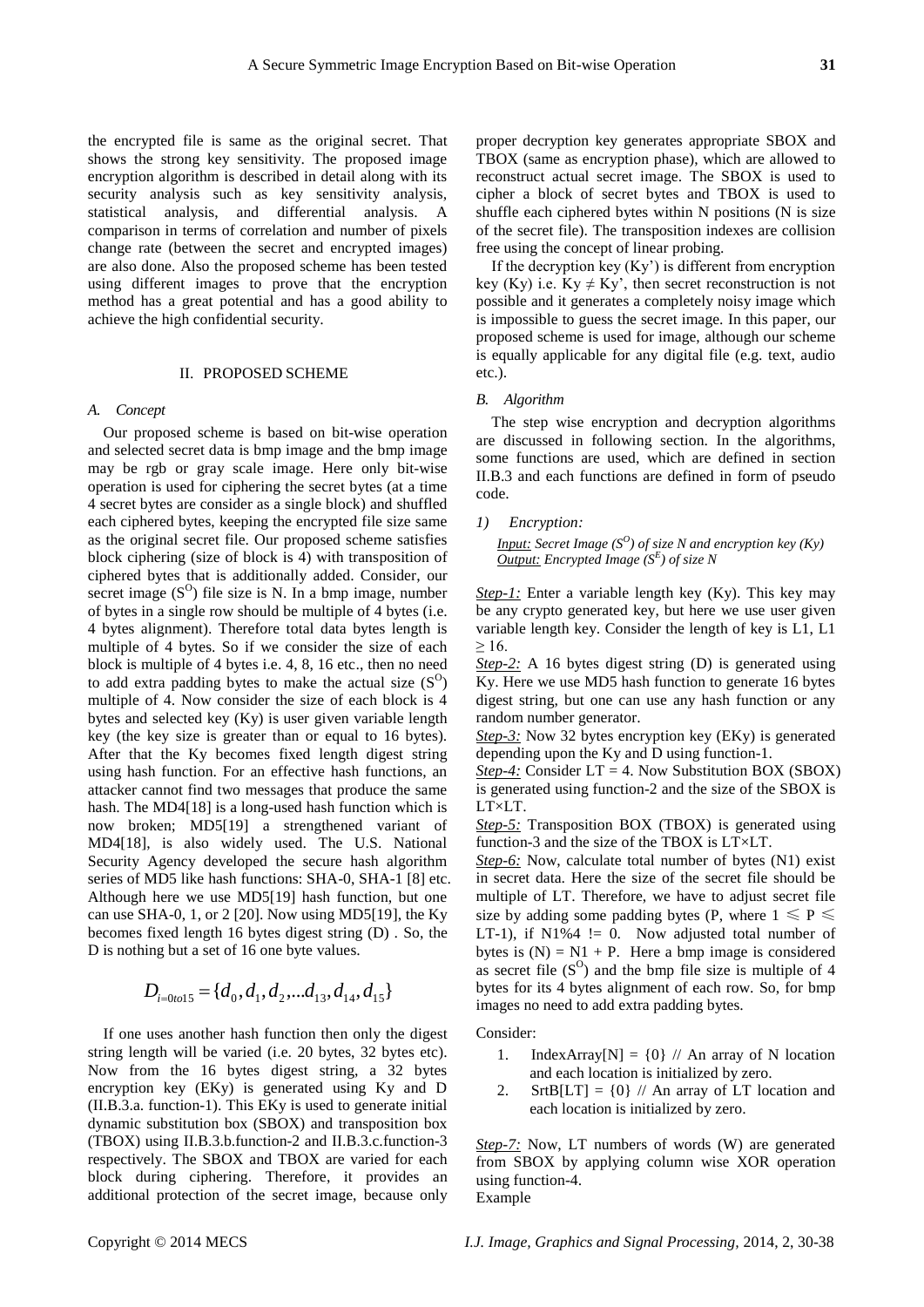| W1             | W2             | W3             | W4             |
|----------------|----------------|----------------|----------------|
| D <sub>1</sub> | D2             | D <sub>3</sub> | D4             |
| C1             | C2             | C <sub>3</sub> | C <sub>4</sub> |
| B <sub>1</sub> | B <sub>2</sub> | B <sub>3</sub> | R4             |
| A <sub>1</sub> | A2             | A <sub>3</sub> | A4             |

*Step-8:* Select first LT number of secret bytes (S) from S<sup>O</sup> and apply following steps to generate LT number of encrypted bytes (E) using intermediate operation such as XORing and shifting.

- 1. For  $I = 0$  To  $\lt L$ T-1
- 2. For  $J = 0$  To  $< LT$
- 3.  $E[J] = W[J] \text{ XOR } S[J]$
- 4. End For
- 5. For  $J = 0$  To  $\lt L T$
- 6. If (  $EvenParity(E[J]) = TRUE$  ) Then
- 7. Rotate\_Right (J, SBOX) //Jth row of SBOX rotate right.
- 8. Else
- 9. Rotate\_Left (J, SBOX) // Jth row of SBOX rotate left.
- 10. End If
- 11.  $SBOX[2][J] = SBOX[2][J] XOR Str[B[J]]$
- 12. End For
- 13. Transpose (SBOX) i.e.  $SBOX[I][J] = SBOX[J][I]$ .
- 14. Rotate\_Right (E).
- 15. End For

|                | 0  |    |                | 3  |               |                     |    |                |                |           |
|----------------|----|----|----------------|----|---------------|---------------------|----|----------------|----------------|-----------|
| $\theta$       |    | A2 | A <sub>3</sub> | A4 | Apply<br>line | 0                   | A1 | A <sub>2</sub> | A3             | A4        |
|                | B1 | B2 | B3             | B4 | no.11         |                     | B1 | B <sub>2</sub> | B <sub>3</sub> | <b>B4</b> |
| $\overline{2}$ |    | C2 | C3             | C4 | for           | 2                   |    | C <sub>2</sub> | C'3            | C'4       |
| 3              |    | D2 | D3             | D4 | row- $2$      |                     | D1 | D2             | D <sub>3</sub> | D4        |
| <b>SBOX</b>    |    |    |                |    |               | <b>Updated SBOX</b> |    |                |                |           |

**Step-9:** Apply transposition of each encrypted bytes (E) using TBOX. The step wise transposition among N places is show below.

- 1. For  $I = 0$  To  $\lt L T$
- 2. TIndex = Transposition\_Index\_Generation// using function-5
- 3. While (IndexArray[TIndex%N]  $!= 0$ )
- 4. TIndex = TIndex + 1
- 5. End While
- 6. TIndex = TIndex % N
- 7. Write E[I] in the Encrypted file (SE) in the position of TIndex.
- 8. IndexeArray[TIndex] =  $1 // 1$  for not available
- 9. SrtB[I] = S[I] // Read Secret byte will be put in SrtB array
- 10. End For
- 11. Swap (TBOX, SBOX) // Swap two array TBOX, SBOX

*Step-10:* Repeats Step-7 to Step-9 remaining (N/LT)-1 times to generate a complete encrypted file  $(S^E)$ .

*2) Decryption:*

| <i>Input: Encrypted Image (SE) of size N and decryption key</i> |  |  |  |
|-----------------------------------------------------------------|--|--|--|
| (Kv)                                                            |  |  |  |
| Output: Reconstructed Secret Image (SR) of size N               |  |  |  |

*Step-1:* Enter the key (Ky) that is same as to the encryption key. Consider the length of key is L1.

*Step-2:* Generate 16 bytes digest string (D) using MD5 hash function.

*Step-3:* Now, Encryption Key (EKy) is generated using function-1. Also, SBOX and TBOX are generated using function-2 and function-3 respectively.

*Step-4:* Calculate total number of bytes (N) present in encrypted data  $(S^E)$ .

Consider:

- 1. IndexArray[N] =  $\{0\}$  // An array of N location and each location is initialized by zero.
- 2. SrtB[LT] =  $\{0\}$  // An array of LT location and each location is initialized by zero.

*Step-5:* Now, LT numbers of words (W) are generated from SBOX by applying column wise XOR operation using function-4.

Step-6: Select each shuffled encrypted byte (E) from  $S<sup>E</sup>$ , using function-5. A step wise algorithm for selecting of shuffled bytes is shown below.

- 1. For  $I = 0$  To  $\lt L T$
- 2. TIndex = Transposition\_Index\_Generation // using function-5
- 3. While (IndexArray[TIndex%N]  $!= 0$ )
- 4. TIndex = TIndex + 1
- 5. End While
- 6. TIndex = TIndex% $N$
- 7. Goto at TIndex position of encrypted file (SE) and Read E[I]
- 8. IndexArray[TIndex]=1 //0 for available and 1 for not available
- 9. End For

*Step-7:* From step-6, LT numbers of encrypted bytes (E) are selected and the following steps are used to generate LT number of secret bytes (S).

- 1. For  $I = 0$  To  $\leq L$ T-1
- 2. For  $J = 0$  To LT
- 3.  $S[J] = W[J] XOR E[J]$
- 4. End For
- 5. For  $J = 0$  To  $\lt L T$
- 6. If ( EvenParity( $E[J]$ ) =TRUE ) Then
- 7. Rotate\_Right (J, SBOX) // Jth row of SBOX rotate right. Else
- 8. Rotate\_Left (J, SBOX) // Jth row of SBOX rotate left.
- 9. End If
- 10.  $SBOX[2][J] = SBOX[2][J] XOR Str[5][J]$
- 11. End For
- 12. Rotate\_Right (S)
- 13. Transpose (SBOX) i.e.  $SBOX[I][J] = SBOX[J][I]$ .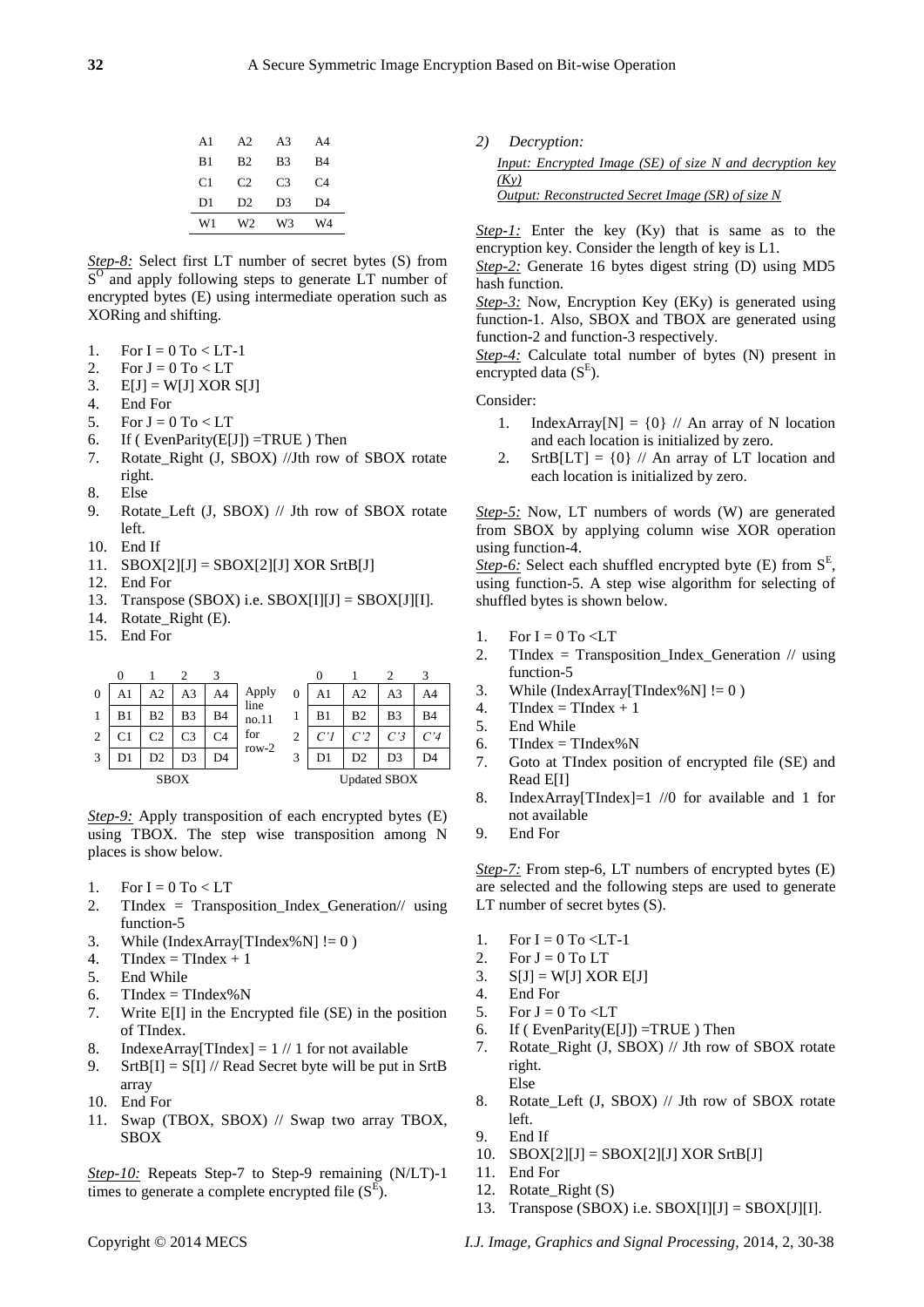- 14. End For
- 15. For  $I = 0$  To  $\lt L T$
- 16. Write S[I] in decrypted file SR.
- 17. SrtB[I] = S[I] //put decrypted secret byte in SrtB array
- 18. End For
- 19. Swap (TBOX, SBOX)

*Step-8:* Repeats Step-5 to Step-7 remaining (N/LT)-1 times to reconstruct the secret  $S<sup>R</sup>$ .

*3) Control function:*

In this section, we discuss some control functions, which are used in our algorithm. The control functions are shown in the form of pseudo code.

*a) Function-1:* This function is used to expand the user given key (Ky). The expanded encryption key (EKy) is generated using Ky and digest string (D). The size of EKy is 32 bytes.

- Encryption\_Key\_Generation (EKy, Ky, D) {
- 1.  $P1 = 0$ ,  $P2=0$ ,  $P3=0$
- 2. For  $In = 0$  To <32
- 3. If (In%2=0) Then
- 4.  $EKy[In] = D[P1++]$
- 5. Else
- 6. EKy[In] = (D[P2] XOR D[++P2]) XOR  $Ky[(P3++)\%L1]$
- 7. End If
- 8. End For

}

*b) Function-2:* This function is used to generate  $LT \times LT$  substitution box (SBOX) using EKy. Among 32 bytes of EKy, the first 16 bytes is used to generate SBOX. But one can use any 16 bytes value of EKy to generate SBOX.

- SBOX\_Generation (SBOX, EKy) {
- 1.  $P = 0$ ;
- 2. For  $I = 0$  To  $\leq LT$
- 3. For  $J = 0$  To  $\lt L T$
- 4.  $SBOX[I][J] = EKy[P]$
- 5.  $P = P + 1$
- 6. End For
- 7. End For
	- }

*c) Function-3:* The following pseudo code is used to generate LTxLT transposition box (TBOX). Here we use remaining 16 bytes (another 16 bytes is used to generate SBOX) of EKy to generate TBOX.

- TBOX\_Generation (TBOX, EKy) {
- 1.  $P = 16$ :
- 2. For  $I = 0$  To  $\leq LT$
- 3. For  $J = 0$  To  $\lt L T$
- 4. TBOX[I][J] =  $EKy[P]$
- 5.  $P = P + 1$
- 6. End For
- 7. End For
- }

*d) Function-4:* This function is used to generate word by applying column wise xoring of SBOX.

- WORD Generation (SBOX, W) {
- 1. For  $I = 0$  To  $\lt L T$
- 2. For  $J = 0$  To <LT<br>3. WIII = WIII XOF
- $W[I] = W[I] XOR SBOX[I][J]$
- 4. End For
- 5. End For
	- }

*e) Function-5:* The following pseudo code is used to transposition each ciphered bytes among N places (N is the size of secret file) using TBOX.

- Transpostion\_Index\_Generation (TBOX, J) {
- 1. TIndex =  $0$
- 2. For  $I=0$  To  $\leq LT$
- 3. TIndex = TIndex ShiftLeft I<br>4. TIndex = TIndex OR TBOXI
- $TIndex = TIndex OR TBOX[J][I]$
- 5. End For
- 6. Return TIndex
	- }

# III. RESULTS & DISCUSSIONS

Due to bulk data capacity, high correlation among pixels, digital image encryption is different from that of texts. But following experimental result shows strong effect of our scheme for digital images.

#### *A. Experimental result for rgb image*

A 24 bit (453×395) bmp image is shown in Fig. 1.a as secret image. This image is encrypted using the key *"hydrophobophobia"* and the encrypted image is shown in the Fig.1.b. Also the following figure shows the lossless reconstructed secret image (Fig.1.c) using proper decryption key (*"hydrophobophobia"*) and failure of secret image reconstruction using wrong key *"Hydrophobophobia"* (Fig.1.d). Underline character indicates the differing character between two keys, which is only one byte difference between two keys.



Figure 1. a. TestImg1.bmp (453×395)



Figure 1. b. EncData.bmp  $(453 \times 395)$ , encrypt using Key: "hydrophobophobia"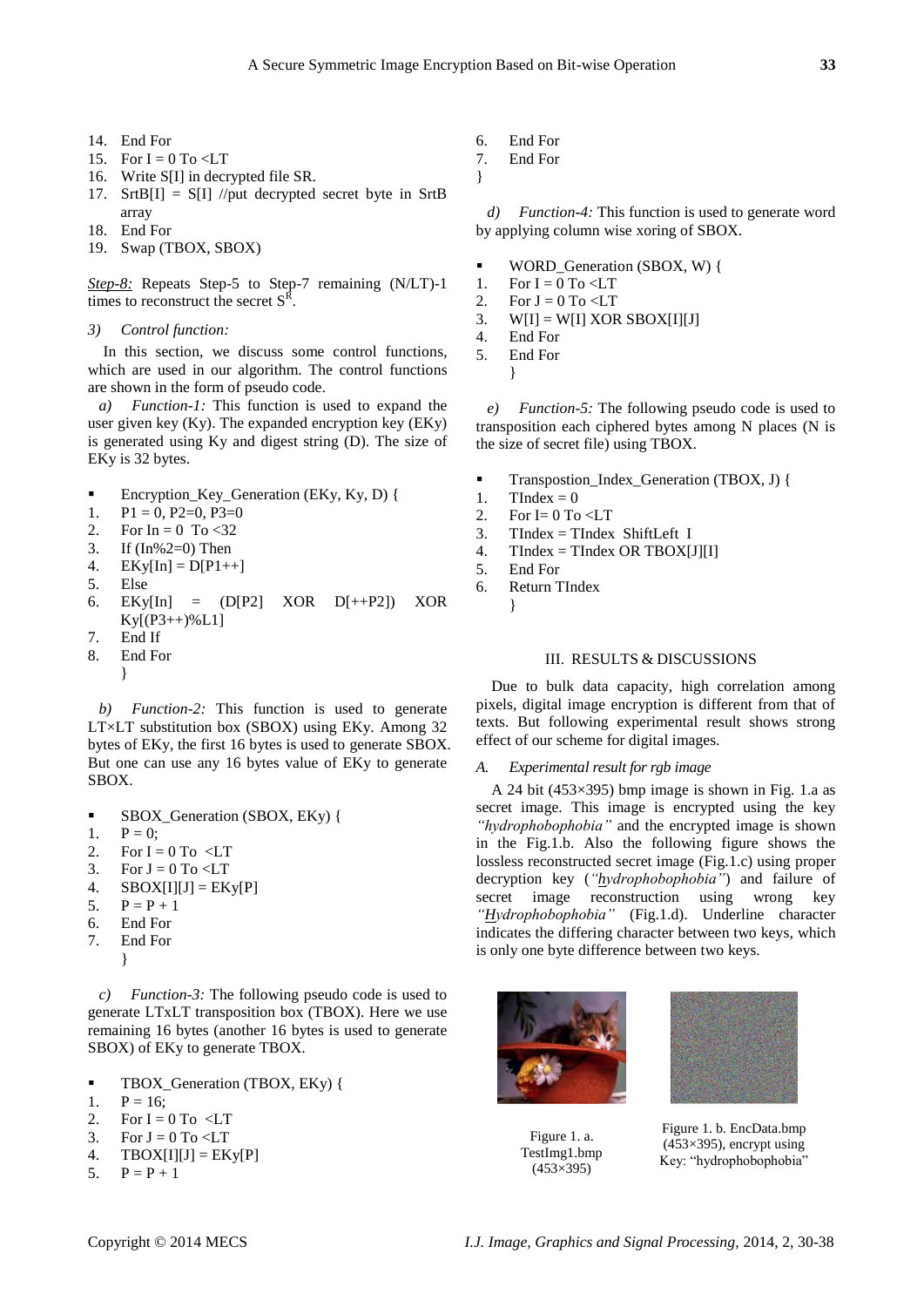



Figure 1. c. Decdata.bmp  $(453\times395)$ , decrypt using Key: "hydrophobophobia"

Figure 1. d. Decdata.bmp  $(453\times395)$ , decrypt using wrong Key: "Hydrophobophobia".

## Figure 1. 24 bit bmp image file encryption and decryption

The following graph (graph-1) shows the steep fluctuation in the indexing (transposition of ciphered bytes) caused by linear probing for two keys (single byte difference).



Graph-1. Transposition index of 52 bytes data for two keys (one byte difference).

## *B. Experimental result for gray scale image*

A (562×431) gray scale image TestImg2.bmp (Fig.2.a) is selected as secret image. This image is encrypted using the key *"anti-federalists"* (Fig.2.b). Fig.2.c shows the lossless reconstruction of secret image using proper decryption key and Fig.2.d shows the secret image reconstruction failure for wrong decryption key (*"antifederalistt"*).



Figure 2. a. TestImg2.bmp (562×431)



Figure 2. b. EncData.bmp (562×431), encrypt using Key: "anti-federalists"



Figure 2. c. Decdata.bmp (562×431), decrypt using Key: "antifederalists"



Figure 2. d. Decdata.bmp (562×431), decrypt using wrong key: "anti-federalistt"

Figure 2. 8-bit bmp image file encryption and decryption

The Fig.2.c shows reconstructed secret image using the key "anti-federalists" and Fig.2.d shows reconstructed noisy image using the wrong key "anti\_federalistt". That has single bit difference from the original encryption key which is represented by underline (ASCII value of  $'s$ ,  $'t$ are 115 and 116 respectively).

Following figure shows some other experimental results for different gray scale images.



Figure 3.1 (a). Img-



Figure 3.2 (a). Img-2.bmp

1.bmp





Figure 3.1 (b). EImg-1.bmp, Key: "1234567890987654"



Figure 3.2 (b). EImg-2.bmp, Key: "abcdefghijklmnop"



Figure 3.3 (a). Img-3.bmp

Figure 3.3 (b). EImg-3.bmp, Key: :"a1b2c3d4e5f6g7h8"

Figure 3. Different original images and encrypted images

# IV. STRENGTH & SECURITY ANALYSIS

A secure encryption algorithm should be robust against all types of attacks such as cryptanalytic, statistical and brute-force attacks. Here we discuss the security analysis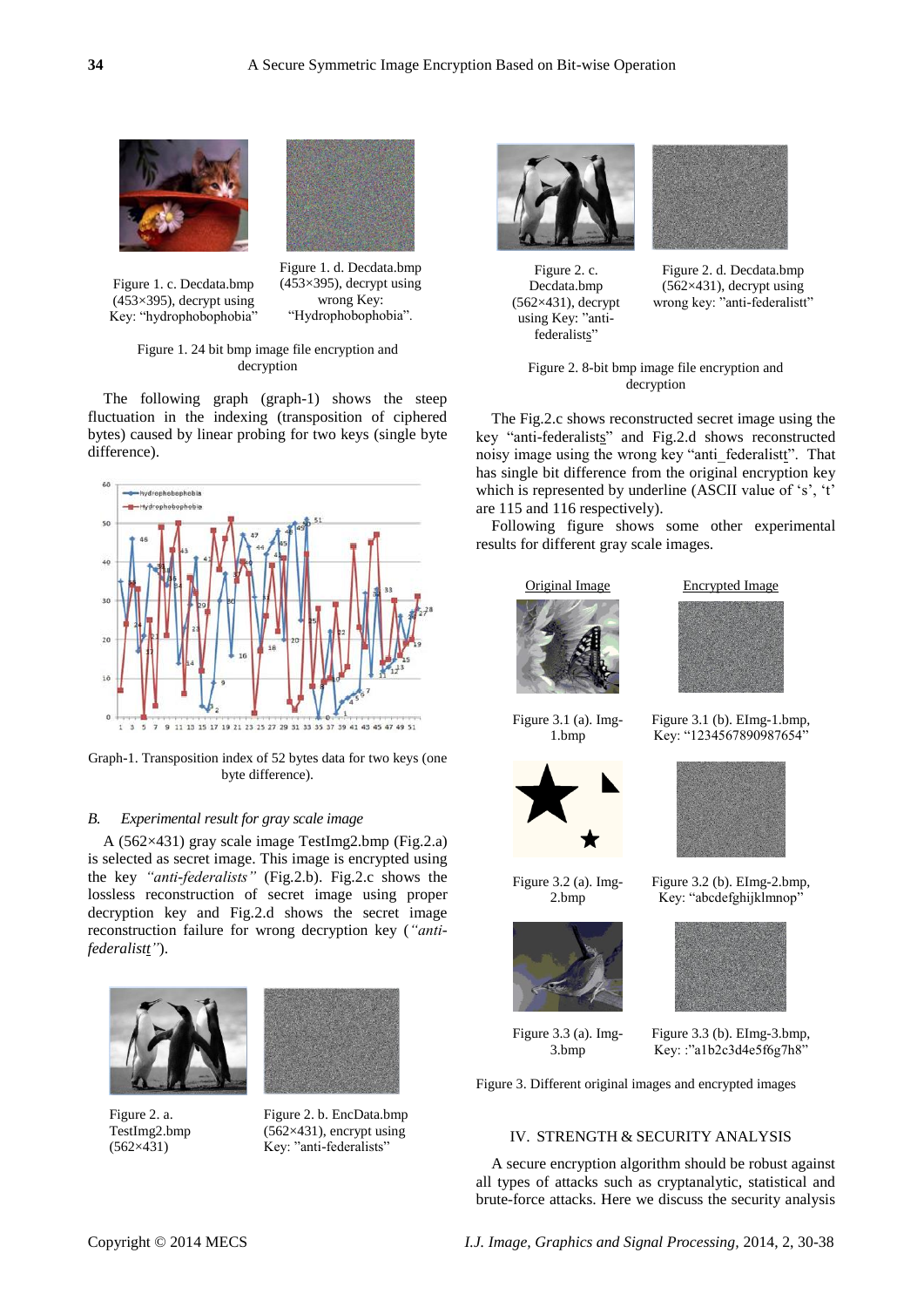of the proposed algorithm by addressing key space and key sensitivity analysis, statistical analysis, and differential analysis. The resistance against different types of attack is useful measure of the performance of a cryptosystem. Therefore some security analysis results are incorporated in the following section to prove the validity of our proposed scheme.

### *A. Key Space and Key Sensitivity analysis*

A good cryptosystem should have sufficiently large key space to make the brute-force attack infeasible. Key spaces imply the total number of different keys which can be used for the purpose of encryption and decryption. The algorithm proposed in the paper uses a 16 characters, i.e.  $16 \times 8 = 128$  bits key, so that the key space is  $2^{128}$ , which is large to avoid brute-force. Also we expand the 16 bytes key to 32 bytes key, i.e.  $32 \times 8 = 256$ , so the key space is  $2^{256}$ , which is large enough to avoid brute-force attack according to the present computational speed. On the other hand the encryption and decryption algorithm is highly sensitive to the secret key. This scheme generates a completely different encrypted/decrypted image only for single bit/byte difference in key.

The Fig.1 and Fig.2 show that the decryption is possible only with proper key. A single bit difference key produces a completely noisy image in decryption phase. Because different key produces different SBOX and TBOX, therefore it produces different transposition index (graph-1). Following figure shows different encrypted images with single bit difference key for same secret image.



Figure 4.2. Enc1.bmp

"manganotantalite"

Key:



Figure 4.1. Img-4.bmp

Figure 4.3. Enc2.bmp Key: "nanganotantalite"

#### Figure 4. Key Sensitivity

The secret image Fig.4.1 is encrypted using two keys and generates Fig.4.2 and Fig.4.3 as encrypted images. The keys have single bit difference and underline character shows the difference between two keys.

- Correlation between Fig.4.1 & Fig.4.2 is [0.0016].
- Correlation between Fig.4.1 & Fig.4.3 is [0.0021].

 Correlation between two encrypted images (Fig.4.2 & Fig.4.3) is [0.0019].

Above correlation values show that the algorithm of the cryptosystem is highly sensitive to the secrete key and it guarantees the security against known plain-text attack. Also small changes in the key should cause a drastic change in the encrypted data. Therefore, here exists avalanche effect that is a desirable property of cryptographic algorithm.

The following graph (graph-2) shows the transposition indexes for the key "manganotantalite" and "nanganotantalite" of 52 bytes data.



Graph-2. Transposition index of 52 bytes data for two keys (one bit difference).

## *B. Statistical Analysis*

Statistical analysis is crucial importance for a cryptosystem. An ideal cryptosystem should be resistive against any statistical attack. To prove the robustness of the proposed algorithm, we have performed the following statistical test such as histogram analysis, correlation analysis, etc.

*1) Histogram analysis:* The histogram analysis clarifies how pixels in an image are distributed by plotting the number of pixels at each intensity level. Histogram analyses on rgb and gray scale secret images with respect to encrypted images are shown in following Fig.5, 6. The histogram of encrypted image has uniform distribution which is significantly different from original image and has no statistical similarity in appearance.

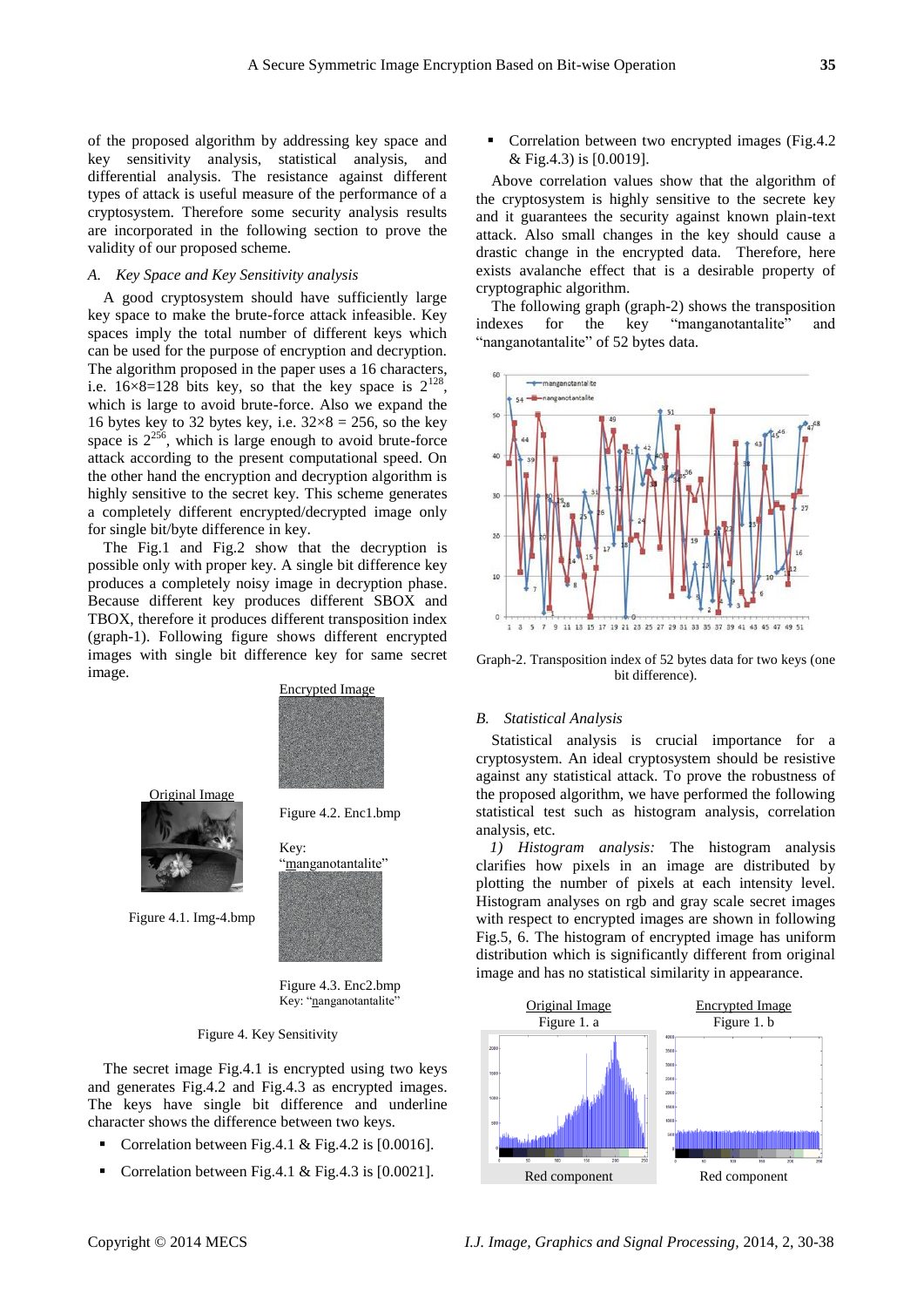

Figure 5. Histogram of rgb secret image and encrypted image

Fig-5 shows histogram of original rgb image (Fig.1.a) and encrypted image (Fig.1.b). Histogram of ciphered image is fairly uniform for red, green and blue component and is significantly different from that of the original image.



Figure 6. Histogram of gray scale secret image and encrypted image

Fig.6 shows histogram of original gray image (Fig.2.a) and encrypted image (Fig.2.b). This figure shows that the histogram of the ciphered image is fairly uniform and is significantly different from that of the original image.

*2) Correlation value:* A secure encryption scheme must generate an encrypted image independent of the original secret image. Therefore, they must have a very low correlation coefficient which is very closer to zero. Here, we calculate the correlation between original and

encrypted image using equation 1.  
\n
$$
r = \frac{\sum_{m} \sum_{n} (A_{mn} - \overline{A})(B_{mn} - \overline{B})}{\sqrt{\left(\sum_{m} \sum_{n} (A_{mn} - \overline{A})^{2} \left(\sum_{m} \sum_{n} (B_{mn} - \overline{B})^{2}\right)\right)}} (1)
$$

Where  $\overline{A}$  and  $\overline{B}$  are mean of A and B respectively. A

low value of correlation coefficient shows that there is no straight relation between the original and encrypted images. Table-I shows the correlation values between different gray scale secret and encrypted images for different keys. Also, table-I shows the correlation between original secret image and reconstructed image.

TABLE I. CORRELATION BETWEEN ORIGINAL IMAGE & ENCRYPTED IMAGE

| Input Images                       | Correlation Value |  |
|------------------------------------|-------------------|--|
| Original image Vs. Encrypted image |                   |  |
| Fig. $2.a & Fig. 2.b$              | 0.00082           |  |
| Fig. $3.1(a)$ & Fig. $3.1(b)$      | $-0.0013$         |  |
| Fig. $3.2(a)$ & Fig. $3.2(b)$      | 0.0028            |  |
| Fig. $3.3(a)$ & Fig. $3.3(b)$      | 0.00086           |  |
| Original image Vs. Decrypted image |                   |  |
| Fig. 2.a $&$ Fig. 2.c              | 1.0000            |  |

The correlation coefficients are used to measure the similarities between the two images. The large correlation value implies the best match between the two images. Above result shows that a low correlation value exists between original and encrypted images. Therefore encrypted image is completely different from original image. Also we get the correlation value 1 between original image and decrypted image. That is the lossless reconstruction of secret image.

*3) Differential Attack:* The major requirement of all the encryption techniques is the encrypted image should be greatly different from its original form. The Number of Pixel Change Rate (NPCR) is used to measure the number of pixels in difference of gray level in two images. Let  $C(i, j)$  and  $C'(i, j)$  be the ith row and jth column pixel of two images C and C", respectively, the NPCR can be defined as

$$
NPCR = \frac{\sum_{i,j} D(i,j)}{N} \times 100
$$
 (2)

Where N is the total number of pixels in the image and  $D(i, j)$  is defined as

$$
D(i, j) = \begin{cases} 0 & C(i, j) = C'(i, j) \\ 1 & C(i, j) \neq C'(i, j) \end{cases}
$$

The NPCR calculates for various images using equation-2. The test results for NPCR are shown in Table-II. The high value of NPCR means the pixel values are dramatically randomized. This result indicates that the plain-image and the encrypted image are significantly different from one another, so the proposed algorithm is highly resistive against differential attack.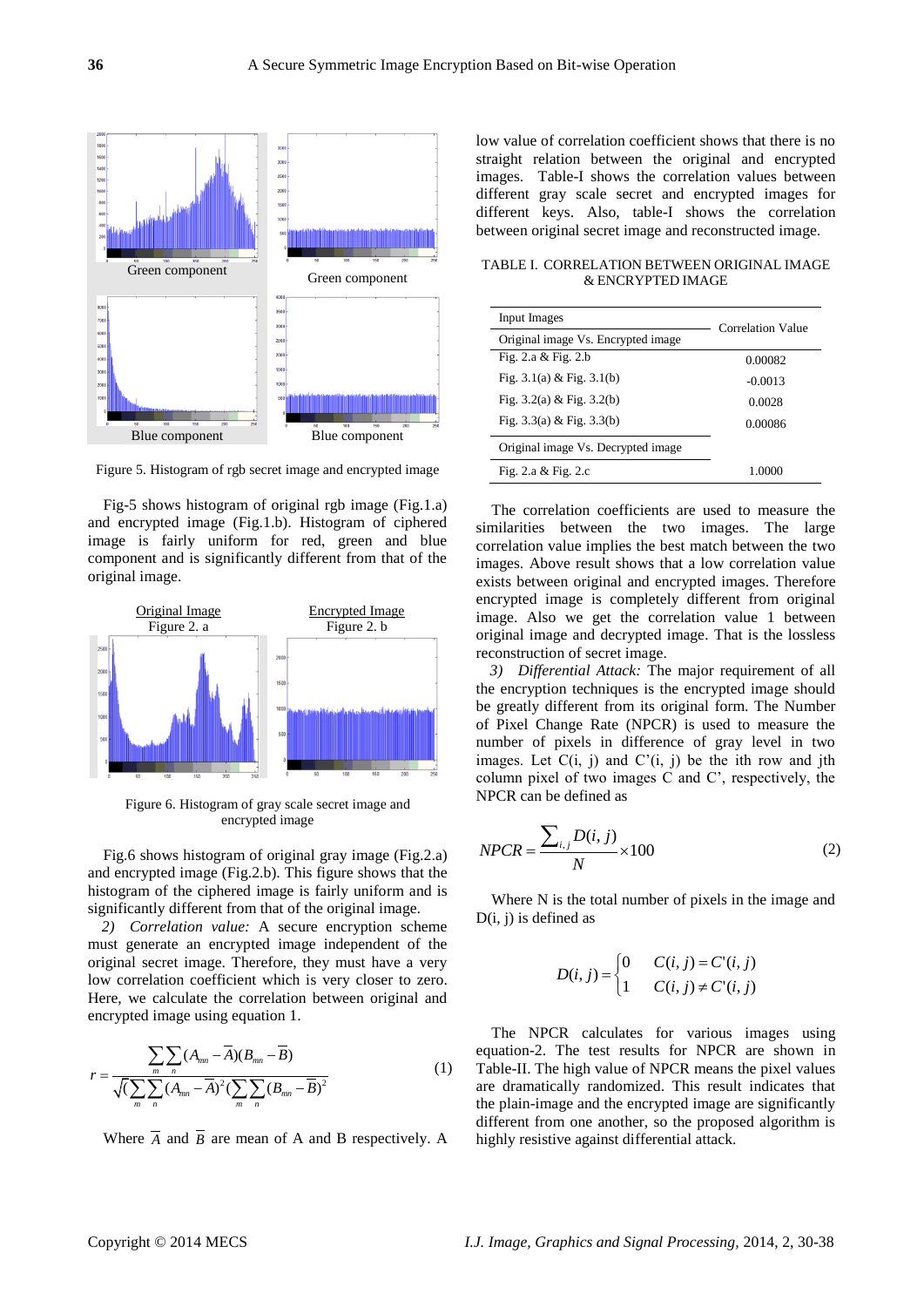| Input Images                       | Number of Pixel              |
|------------------------------------|------------------------------|
| Original image Vs. Encrypted image | <b>Change Rate</b><br>(NPCR) |
| Fig. 2.a $&$ Fig. 2.b              | 99.687                       |
| Fig. $3.1(a)$ & Fig. $3.1(b)$      | 99.618                       |
| Fig. $3.2(a)$ & Fig. $3.2(b)$      | 99.599                       |
| Fig. $3.3(a)$ & Fig. $3.3(b)$      | 99.607                       |

TABLE II. NPCR VALUE BETWEEN ORIGINAL IMAGE & ENCRYPTED IMAGE

The following graph-3 shows percentage of each gray scale value of figure-3.3(a) as original and figure-3.3(b) as encrypted image.

Fig. 2.a & Fig. 2.c 0.000



Graph-3. Percentage of each gray scale value of original image  $(fig.3.3(a))$  & encrypted image  $(fig.3.3(b))$ 

*4) MSE & PSNR measure:* The Mean Square Error (MSE) and Peak Signal to Noise Ratio (PSNR) for the proposed technique have been computed for different images. The high value of MSE and low value of PSNR causes the resulting encrypted image more randomness. MSE is calculated using the formula

MSE is calculated using the formula  
\n
$$
MSE = \frac{1}{MN} \sum_{i=1}^{N} \sum_{j=1}^{M} [C(i, j) - C'(i, j)]^{2}
$$
\n(3)

Where,  $c(I, j)$  and  $c'(I, j)$  be the ith row and jth column pixel of two images C and C", respectively. M and N are number of rows and columns of original image.

PSNR can be computed by

$$
PSNR = 10 \times \log_{10} \left[ \frac{R^2}{MSE} \right] \tag{4}
$$

Where R is 255 as gray image has been used in this experiment. Calculated results of MSE and PSNR are tabulated in the following table.

TABLE III. MSE & PSNR VALUE BETWEEN ORIGINAL IMAGE & ENCRYPTED IMAGE

| Input Images                       | <b>MSE</b> | <b>PSNR</b> |  |
|------------------------------------|------------|-------------|--|
| Original image Vs. Encrypted image |            |             |  |
| Fig. $2.a & Fig. 2.b$              | 129.631    | 25.253      |  |
| Fig. $3.1(a)$ & Fig. $3.1(b)$      | 105.629    | 27.893      |  |
| Fig. $3.2(a)$ & Fig. $3.2(b)$      | 200.496    | 25.109      |  |
| Fig. $3.3(a)$ & Fig. $3.3(b)$      | 166.815    | 29.882      |  |
| Original image Vs. Decrypted image |            |             |  |
| Fig. 2.a $&$ Fig. 2.c              | 0.0000     | 100.000     |  |

High value MSE and low value PSNR indicates that two images are completely different. On the other hand, high value of PSNR is indicates the high quality image.

*5) Encryption/decryption speed:* For real-time application, it is very important issue to consider running speed of encryption and decryption processes. Following table shows the results of encryption/decryption speeds on 8-bit gray-scale images of different sizes. Here test is performed under the configuration of Core-i3 with 2 GB ram.

TABLE IV. ENCRYPTION & DECRYPTION SPEED

| Dimension<br>$(bmp/bit depth=8)$ | Size              | Encryption<br>(In Sec.) | Decryption<br>(In Sec.) |
|----------------------------------|-------------------|-------------------------|-------------------------|
| $215 \times 210$                 | 45.3 KB           |                         |                         |
| $562 \times 431$                 | 238 KB            |                         | 2                       |
| $803 \times 554$                 | 436 KB            |                         | 3                       |
| 1500×1500                        | $2.14 \text{ MB}$ | 13                      | 12                      |

#### V. CONCLUSION

This is a secured encryption technique for digital image; it is equally applicable for any digital file (e.g. text, image and audio etc.). The bit-wise XORing and shifting operation are used to cipher a block of secret bytes and then each ciphered bytes are shuffled within N places (N is the size of secret). This is the combination of substitution and transposition technique performed using dynamic SBOX and TBOX. The key for the proposed cryptosystem is very large which provides better security against brute-force attack. Moreover, key sensitivity analysis, statistical analysis and differential attack analysis prove the high acceptability of the proposed algorithm.

#### ACKNOWLEDGMENT

We are thankful to the Department of Computer Science and Engineering of MCKV Institute of Engineering, West Bengal, India and Jadavpur University, West Bengal, India for giving us the platform for planning and developing this work in the departmental laboratories.